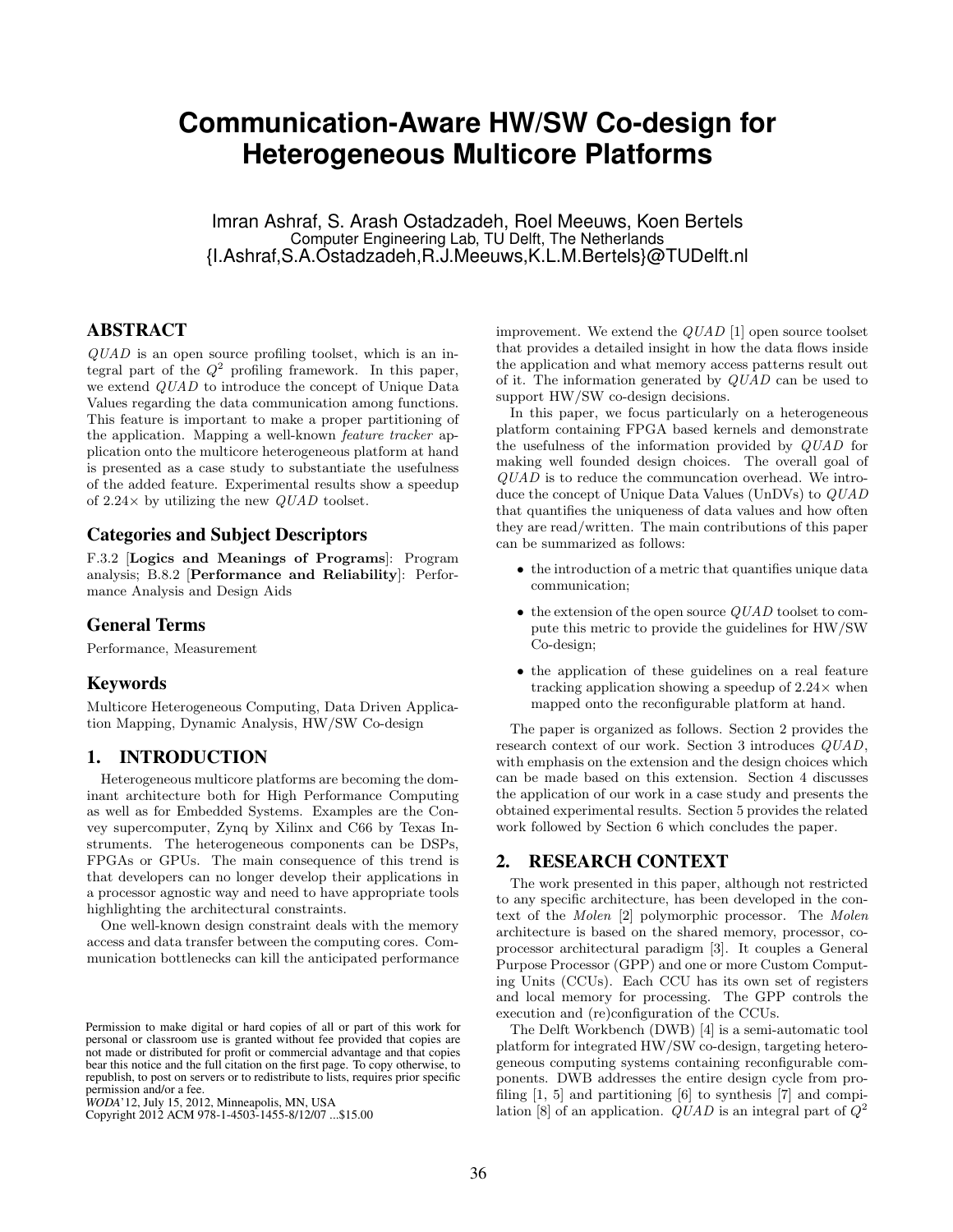

Figure 1: The  $Q^2$  profiling framework within the DWB.

profiling framework (see Figure 1) which provides a comprehensive overview of the memory access behavior of an application. The QUAD toolset is based on PIN Dynamic Binary Instrumentation (DBI) framework [9].

# 3. DATA COMMUNICATION QUANTIFICA-TION

QUAD traces each memory read and write access to record necessary information regarding the data communication among functions. The function writing to a memory location is called the producer and the one reading from it is known as the consumer of this data. The QUAD core tool reports the amount of data communication between a producer and a consumer in Bytes. Memory adresses are also analyzed to calculate the number of unique locations used in data communication. This information is reported at the end as Unique Memory Addresses (UnMAs).

# 3.1 Unique Data Values

In an application, there exist several production/consumption patterns among functions. As an example, consider an array of 100 bytes initialized by a function  $f_1$ , which is then read 50 times by a function  $f2$ . The amount of data communication reported between  $f1$  and  $f2$  will be 5000 bytes. On the initial read, new values are read by  $f2$ , whereas successive reads involve the same old data. So, in this case, the unique data values communicated between  $f_1$  and  $f_2$  are 100.

In the context of  $HW/SW$  co-design, if  $f1$  is mapped onto CCU1 and f2 is mapped onto CCU2, then the data communication between the two CCUs can be reduced by making a local copy of this array after its first transfer, reducing the communication from 5000 bytes to 100 bytes. In order to realize how much data communication is unique, the concept of a new metric known as UnDVs is introduced to QUAD.

# 3.2 Communication Classes & Design Choices

With the current extension, Bytes, UnMAs and UnDVs are the three metrics measured by QUAD for each data communication binding among the functions in an application. For the sake of simplicity, if we classify each quantity as having high and low values, there can be eight  $(2^3)$  possible

combinations. For instance, high Bytes, low UnMAs and low UnDVs is one such combination.

However, the combinations where Bytes < UnMAs and Bytes < UnDVs are not possible. This is because the address of each byte recorded in the communication will be counted at most once in UnMAs, which implies that  $Bytes \geq$  $UnMAs.$  Similarly, each byte will be counted at least once in UnDVs as it will be a unique value when accessed for the first time, hence,  $Bytes \geq UnDVs$ . This eliminates 5 combinations, leaving us with only three combinations of Bytes, UnMAs and UnDVs as described below.

• Case 1- High Bytes, Low UnMAs and Low UnDVs: In this case, there is intensive communication going on between the producer and the consumer on lower number of addresses. Low UnDVs in this case suggests that not most of the data being communicated is new and it is very much like reading some constant values or some initialized data by the producer, over and over again without data being modified. An example is an array of coefficients which is initialized once in the producer and same values of array are read by the consumer multiple times.

Design choices: A boundary condition of this can be when  $UnMAs = UnDVs$ , in which case the data on all UnMAs is same for multiple reads. This means that the data can be placed locally on the HW. In other cases, we need to place the producer and the consumer close to each other and if possible have them share some local memory. A small local buffer close to the consumer, containing the data is another design option.

- Case 2- High Bytes, Low UnMAs and High UnDVs: In this case of high communication between the producer and the consumer, less number of addresses are involved. High UnDVs point out that this data is written again and again by the producer and also the consumer is reading this data in an interleaved manner. This means that mostly unique data is read by the consumer resulting in high UnDVs. An example of this communication is an array which is modified, for instance, 10 times by the producer. After each modification, the consumer reads this array multiple times. Design choices: A boundary condition in this case can be when  $Bytes = UnDVs$ , in case unique data is read each time by consumer. Mapping the consumer alone onto a CCU will cost high communication overhead, as the consumer has to get data from the producer to process. The design choice which can be made based on such an observation, is to merge the producer with the consumer and map this new merged function onto the HW, resulting in the reduction of communication overhead.
- Case 3- High Bytes, High UnMAs and High UnDVs: This case involves a large amount of data being communicated between the producer and the consumer. A large number of addresses are involved, for instance, a large image data which is first processed by the the producer and later processed by the consumer. Design choices: The design decision which can be

made based on this information is to merge the two functions together like the previous case. However,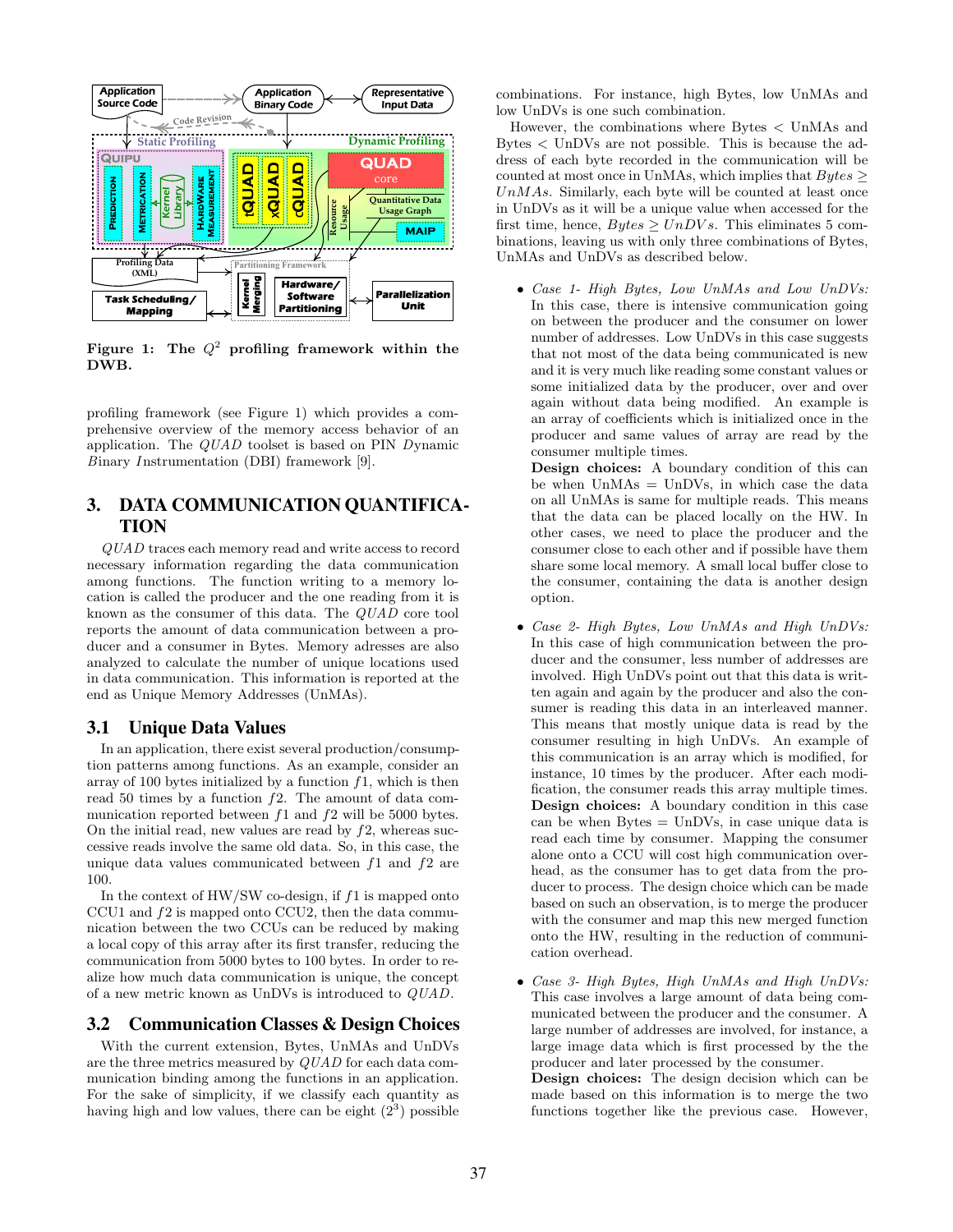this merging may not be feasible because of high memory requirements. Another solution can be to transfer the data in parallel to the computation, for instance, by the double buffering technique.

#### 3.3 Implementation Details

In this section, we provide the implementation details of our extension to QUAD. In order to find out the unique data values, corresponding flags and counters are associated with each location. When a value is written to a location, flags associated with the location are set. Later, when the location is read, associated UnDV counter is incremented and the flag is cleared. Successive reads from the same location, without the values being re-written, notice the cleared flags and the UnDV counter is not incremented. A simplified logic of this implementation<sup>1</sup> is shown in Algorithm 1.

| <b>Algorithm 1</b> Pseudo-code for UnDVs in <i>QUAD</i> . |
|-----------------------------------------------------------|
| <b>if</b> location is seen for first time <b>then</b>     |
| $location \cdot Flags = newFlags()$                       |
| end if                                                    |
| <b>if</b> write then                                      |
| $location \cdot SetFlags()$                               |
| else                                                      |
| if $location \cdot IsNew(constumer)$ then                 |
| $location \cdot IncrementUnDVs()$                         |
| $location \cdot ClearFlag( consumer)$                     |
| end if                                                    |
| end if                                                    |

We have implemented this feature as a dynamic array with an initial size picked as 5 elements to reduce the execution time overhead caused by the memory allocations for each element individually. The number was decided based on empirical results. The size of the array is increased by 5 in case more consumers are found for a location. Although, a penalty will be caused in this case, but, mostly there are no more than 5 consumers of any location. Furthermore, this fixed size may be passed as an argument by the user to the QUAD, which makes it customizable for each application.

#### 4. CASE STUDY: KLT

In this section, we present a detailed discussion of a use case involving Kanade-Lucas-Tomasi Feature Tracker (KLT) application [10]. This application detects interesting features in a frame and tracks those features in the subsequent frames. We have used version 1.3.4, which is the latest version of KLT  $[11]$ . This C implementation has 102 functions in 17 source files. The focus of this case study is on the utilization of information provided by QUAD to map the application onto the Molen heterogeneous reconfigurable platform.

#### 4.1 Experimental Setup

All the experiments were performed on two different platforms. The general profiling of the KLT application with gprof was done on an Intel 32-bit Core2 Duo E8500 @3.16GHz with 4GB of RAM, running the Linux kernel v2.6.34.10-0.6 pae. The application source code was compiled with *qcc* v4.5.0 with level two optimizations and without function inlining. The target platform is the Molen heterogeneous

Table 1: gprof flat profile for the KLT application on the Intel x86 architecture.

| Kernel                 | %time | self<br>sec. | calls  | self<br>ms/call | total<br>ms/call |
|------------------------|-------|--------------|--------|-----------------|------------------|
| interpolate            | 48.5  | 0.97         | 26.26M | 0.00            | 0.00             |
| _convolveImageHoriz    | 16.0  | 0.32         | 183    | 1.75            | 1.75             |
| _convolveImageVert     | 16.0  | 0.32         | 183    | 1.75            | 1.75             |
| _KLTSelectGoodFeat.    | 6.0   | 0.12         |        | 120.0           | 141.14           |
| _computeGradientSum    | 5.0   | 0.10         | 17249  | 0.01            | 0.04             |
| _computeIntensityDiff. | 2.5   | 0.05         | 23871  | 0.00            | 4.02             |

reconfigurable platform on Xilinx ML510, Virtex5 FX 130T with 2 MB BRAM FPGA board. A PowerPC 440 @400 MHz with 512 MB DRAM, is used as a GPP, and CCUs are implemented as HW modules on FPGA. 30 K slices are available for (re)configuration and there can be a maximum of 5 RUs on the FPGA, where each CCU has 64 KB of local Memory. A number of design choices can be made in mapping applications onto Molen, which are guided by the information provided by the  $Q^2$  profiling framework.

In order to profile the application using the QUAD toolset, the Pin Dynamic Binary Instrumentation (DBI) framework is needed which does not support the PowerPC architecture. As a result, the QUAD profiling information on Intel x86 can be biased. However, the overall behavior of the application regarding the data communication should stay similar. We have used the DWARV C-to-VHDL compiler [7] to generate the VHDL code for the reconfigurable part. Simulations were performed using Modelsim 6.5f. We have used Xilinx ISE 13.2 synthesis tools targeting the same Virtex5 FPGA containing a Molen machine implementation. The executable code for the PowerPC in the form of Executable Link Format (ELF) and the synthesized hardware modules in the form of bitstream files, were then used to run the application on the Molen platform.

### 4.2 Mapping Steps

Table 1 shows the flat profile of the KLT application generated by gprof on the Intel x86 architecture. For this run, 30 frames have been used for feature tracking. The frame size has been chosen as  $80 \times 60$  to be able to satisfy the memory requirement of the platform. It can be seen from this profile that we can map the top three kernels, namely  $\iota$ interpolate,  $\iota$ convolveImageHoriz and  $\iota$ convolveImageVert on each of CCUs in the platform. The combined execution time of these three kernels is 0.805 p.u (80.5%). Using Amdahl's law, the theoretical application speedup, assuming an unlimited speedup for the kernel(s) in question, can be calculated as follows:

$$
\lim_{p \to \infty} \frac{p}{1 - f(p - 1)} = \frac{1}{f} = \frac{1}{1 - s} = \frac{1}{1 - 0.805} = 5.13, \quad (1)
$$

where  $p$  is the speedup factor of the accelerated part,  $f$  is the percentage contribution of the sequential part, and s is the original percentual contribution of the accelerated part.

The mapping of the aforementioned kernels will result in performance improvements, but this performance can be improved by reducing the communication among all the computing elements. gprof and other traditional profilers do not provide information about the data communication in an application. In simple applications, it may be easy to analyze communication among various functions. However, in a complex application as in this case study (102 functions), it can be a tedious and time consuming task to manually un-

<sup>1</sup>Source on: http://sourceforge.net/projects/quadtoolset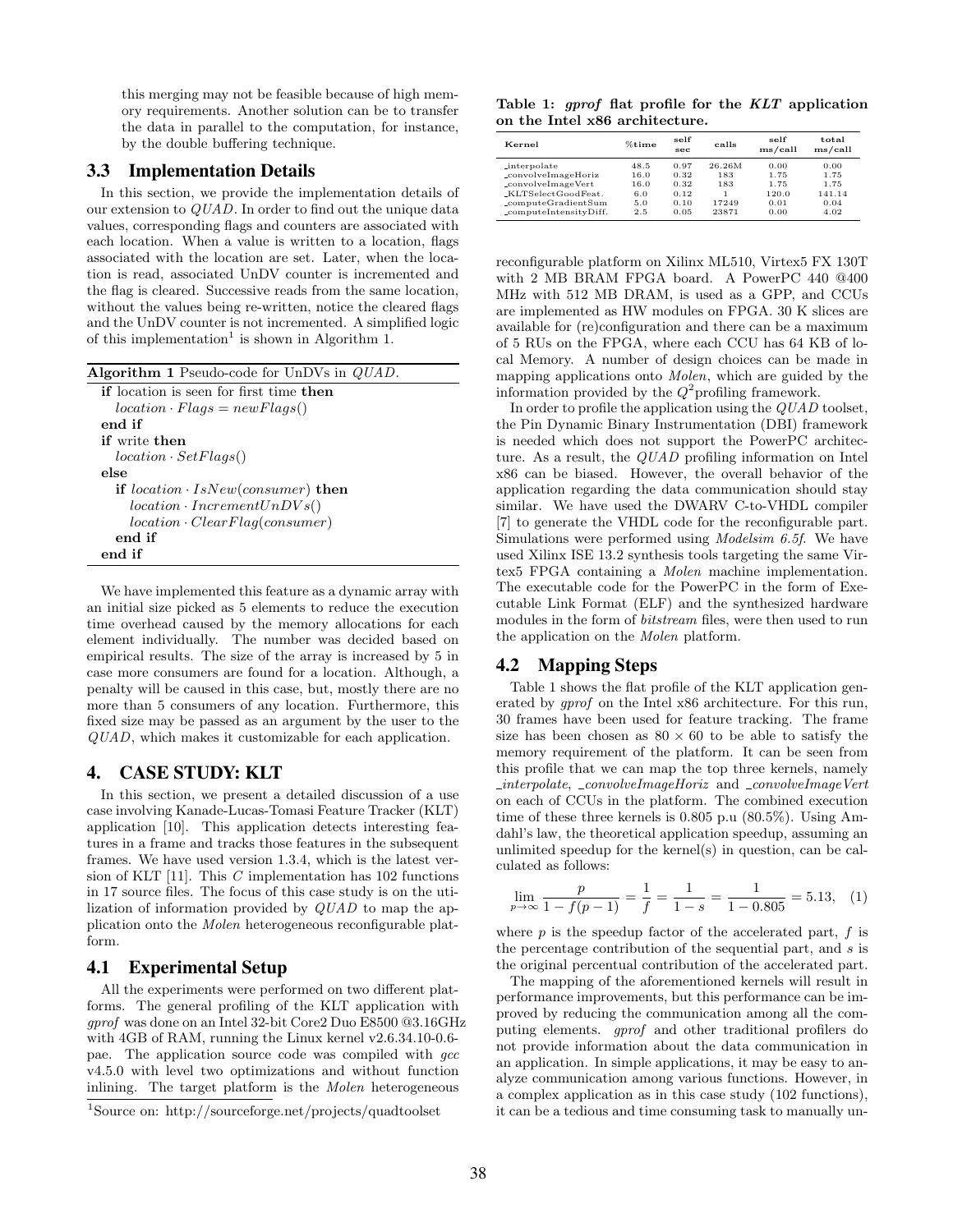

\_interpolateImg \_computeIntensityDifference  $2415600$  Bytes 5400 UnMA 2415600 UnDVs \_computeGradientSum 2995200 Bytes 10800 UnMA 2995200 UnDVs pgmRead \_convolveImageHoriz 148800 Bytes 4800 UnMAs 4800 UnDVs 4821120 Bytes 57616 UnMAs 595200 UnDVs \_convolveImageVert 19034880 Bytes 144144 UnMAs 2649600 UnDVs KLTComp 5846400 Bytes 13344 UnMAs 133440 UnDVs 459200 Byte 57600 UnMAs 576000 UnDVs KLTCreateFloatIma 51968 Bytes 120 UnMAs 1440 UnDVs 2804 Bytes 140 UnMAs 1909 UnDV 720 Bytes 36 UnMAs 480 UnDVs 4392 Bytes 300 UnMAs 4242 UnDVs convolveSepar 1216 Bytes 64 UnMAs 728 UnDVs 11692800 Bytes 40888 UnMAs 418080 UnDV 5792640 Bytes 57600 UnMAs 595200 UnDVs 576000 Bytes 38400 UnMAs 576000 UnDVs

Figure 3: QDU graph of modified KLT application.

Figure 2: QDU Graph of the original KLT application.

derstand the intensity of the communication, the addresses, and the amount of unique data involved in each communication. In short, an automatic tool like QUAD can provide this information and guide us in the mapping process based on the communication of functions with the top contributing kernels. We describe the mapping process below.

Step 1: In the original application, *gprof* shows that the self contribution of  $\text{interpolate}$  per call is quite low  $(0.00)$ in Table 1). Mapping  $\text{interpolate}$  as it is onto a CCU will result in performance degradation, due to the large number of calls (about 24.2M) to this CCU. This is because the overhead of each call to CCU will be more than the execution time of this function. So, we modified  $\iota$ *interpolate* to process a complete frame per call, resulting in reduced number of total calls.

Step 2: The complete Quantitative Data Usage (QDU) graph [1] is quite complex due to the large number of functions in this application. So, a reduced QDU graph of these top contributing kernels (dark grey ovals) and the functions communicating with these kernels is shown in Figure 2. The amount of data communication is shown in bytes. Furthermore, the intensity of the communication is indicated by the colour of the links in the descending order of red, brown, dark green, green and blue.

Figure 2 depicts that the image is read by pgmread and this image data is fed to  $_KLTToFloatImage$ . The size of 30 frames equals  $30x80x60 = 144000$ , which is accurately indicated by the number of UnDVs for this communication link. The number of bytes is 4800 bytes more than the number of UnDVs, which indicates that 11 images are read. When we look into the code, it becomes clear that the first image is read twice, initially for the detection of features and later for their tracking. UnMAs involved in this communication are 9600. This is easily verified as it relates to the size of 2 images (2x80x60). As an initial improvement, based on

the information provided by QUAD, we modified the code to not read the first image twice.

An interesting point to note here is that, the bytes transferred by  $_KLTToFloatImage$  to  $_{convolveImageHoriz}$  are roughly 4 times higher than the image data input to  $_KLT$ -ToFloatImage, which shows some kind of expansion being performed here. If we look into the code, it becomes clear that the image data is converted from *char* to *float* data type. As \_convolveImageHoriz is one of the top contributing kernels, to further reduce the communication, we can transfer the *char* data to \_*convolveImageHoriz* and cast it inside this function to reduce the external communication. Figure 3 shows the QDU graph after this modification. It can be seen that the image data is now fed directly to  $\text{\textendash} con$ volveImageHoriz, hence, reducing the communication from 4.82 MB to 1.44 MB. Another interesting observation is that KLTToFloatImage completely disappeared after this modification, as this was the only place where it was being used.

Step 3: Figure 3 shows that *\_convolveImageHoriz* and  $\text{\textendash} \text{convolve} \text{Image Vert}$  are also communicating heavily with each other, indicated by the high value of reported Bytes. High UnDVs indicate that a high amount of unique data is involved in this mutual communication, which is similar to Case 2, Section 3.2. If we merge these two functions together as a single  $\text{\textdegree}$  *convolveImage* function, this communication will be performed locally. Figure 4 shows the QDU graph with the merged *\_convolveImage*, resulting in a reduction of about 24.8 MB of external communication.

Step 4: According to Figure 3, \_KLTComputePyramid is communicating heavily with  $\text{\textdegree{}}\text{\textdegree{}}$  convolveImage. In this case, we cannot merge  $\_KLTComputePyramid$  together with  $\_con$ volveImage. The resulting UnMAs indicate that the memory requirements for the merged kernel will be increased by 57600 (56.25 KB), whereas, the maximum memory available for a CCU is 64 KB. Secondly, *interpolateImg* is also communicating heavily with  $_{\sim}$ computeGradientSum as well as with \_computeIntensityDifference. \_computeGradientSum is consuming  $2995200$  bytes of data produced by  $\iota$ *interpo*lateImg, and all of this data is unique as indicated by the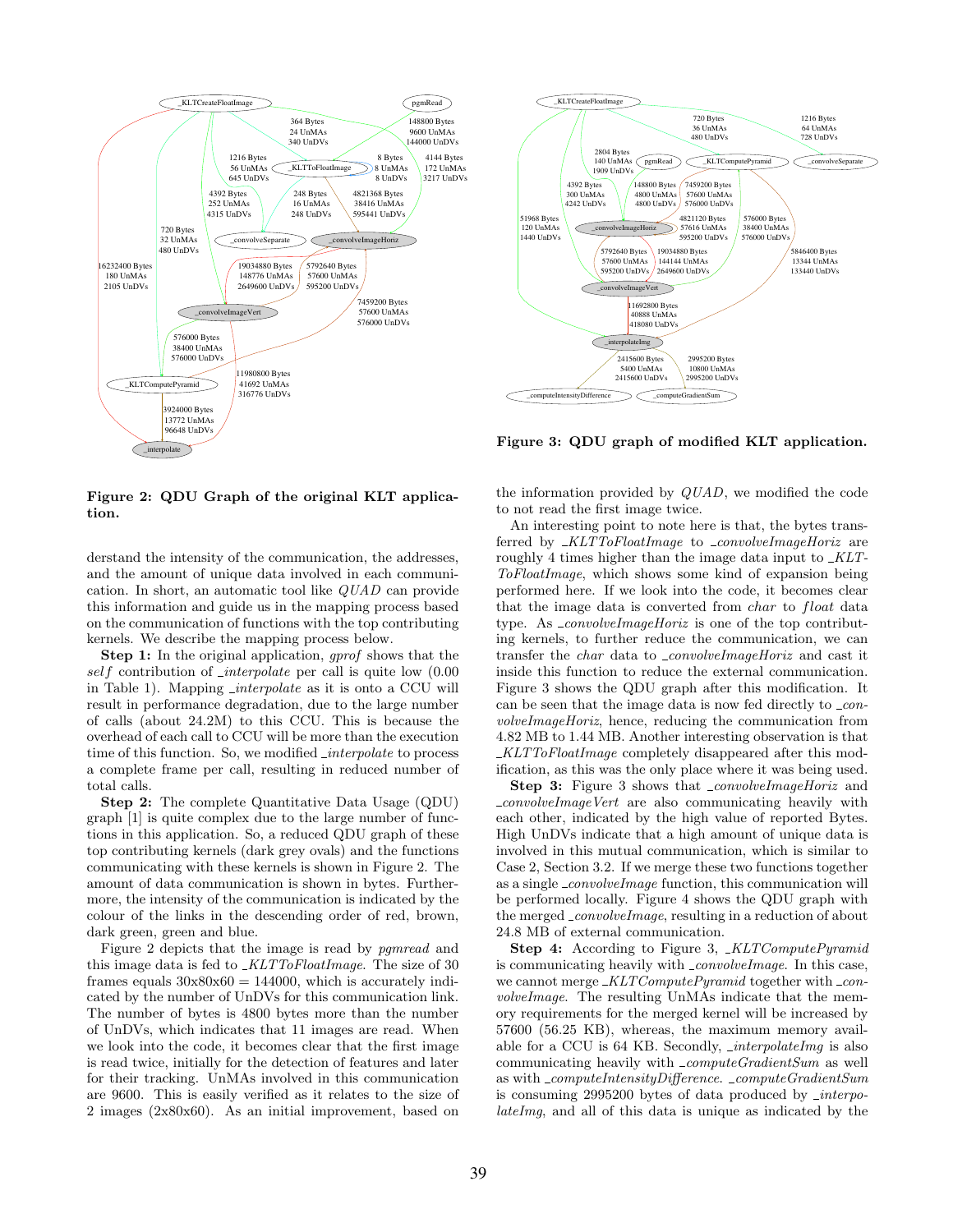

Figure 4: QDU Graph of KLT with optimized interpolate.

fact that it is equal to UnDVs. Similarly, \_computeIntensity-Difference is also consuming 2415600 bytes of data produced by *interpolateImg*, and again equal number of UnDVs suggests that all of these bytes are unique as discussed in Case 3, Section 3.2. The UnMAs required for these two communications are lower (maximum 10 KB in case of  $\_computeIn$ tensityDifference) compared to the above situation. So these numbers suggest that we can merge  $\_computeIntensityDiff$ ference and  $\_computeGradientSum$  with  $\_interpolateImq$  to reduce both of these communications. In fact, when we look at the code, we can see that at one time two complete interpolated images are produced by *interpolateImg*. All the pixel values in these two interpolated images are then added or subtracted in \_computeGradientSum and \_computeIntensityDifference, respectively. Therefore, we can completely eliminate this intermediate communication to the memory, by calculating the interpolated pixel for each of the two images and adding/subtracting them on the fly and save only the last single output image instead of keeping multiple intermediate interpolated images.

Figure 4 shows the result of merging the  $\_computeInten$  $sityDifference$  and the  $\_computeGradientSum$  functions into the  $\text{-}interpolateImq$  which results in the elimination of 2.99 MB and 2.41 MB of data communication, respectively. The  $interpolateImq$  is also consuming 48096 bytes of data produced by \_KLTCreateFloatImage, but the lower number of UnDVs suggests that this is some kind of constant data, as discussed in Case 1, Section 3.2. When we look into the code, we see that these correspond to the number of rows and cols of frames produced at the time of creation of the frame, and later they are read multiple times without being re-written. Finally, Figure 4 shows that we have two modified kernels namely *convolveImage* and *interpolateImg*, which can be mapped onto two CCUs.

# 4.3 Experimental Results

Table 2 shows the experimental results of the intermediate steps performed during the process of mapping the KLT application onto the Molen platform. The third column contains the name of kernels under discussion in the corresponding step, as shown in QDU graphs in Figures 2-4.

The first row is the original software implementation which is provided here for comparison. It does not involve a HW implementation, hence, mentioned Not Applicable (NA) in HW execution times. The second row is the HW implementation based on the gprof information, giving a total speedup of 1.71. The third row corresponds to Step 2 in Section 4, where  $\_KLTToFloatImage$  was merged with the convolveImageHoriz to reduce the data communication. It can be seen that we have achieved a speedup of 1.73 by this communcation reduction. Furthermore, compiler was also able to optimize the code efficiently when most of the functionality was placed in a single function.

The fourth entry corresponds to Step 3 where we achieved an overall speedup of 1.79, by using merged  $\text{\textdegree}$ *convolveIm*age and reducing external expensive communication. Row 5 corresponds to Step 4 in Section 4. The overall speedup obtained is 2.24 which is considerably higher because of three factors. At first, communication was completely eliminated in this case, instead of making it local as in Step 2. Secondly, interpolateImg has an overall contribution of 50% in the application as shown in Table 1. This contribution is further increased because we have moved the functionality of \_computeGradientSum and \_computeIntensityDifference to this function, resulting in about 56% of the total contribution. Therefore, improving this kernel resulted in higher speedup. Furthermore, the additional computations contained in  $\text{interpolate}$   $\text{diag} \text{OPT}$  were mostly independent, resulting in higher kernel speedup, and hence, a higher overall speedup.

For this application, we have measured overhead increases of 1.6% and 26.4% for the execution time and memory usage respectively, when the UnDV concept was added to QUAD.

#### 5. RELATED WORK

HW/SW partitioning has been an active field of research in the last decade. Many approaches have been proposed to address the problem in diverse ways. Generally, the process can be carried out at various granularity levels, ranging from fine-grained basic blocks or loops [12, 13] to coarsegrained functions [14, 15]. Apart from the traditional partitioning methods, different heuristic and evolutionary approaches have also been investigated to address this problem [16]. Work on compiler-directed method for program parallelization by exploiting fine-grain instruction level parallelism is discussed in [17]. However, this approach is not scalable as is also discussed by the authors in their work.

Our partitioning methodology is similar to the one presented in [15], which supports the partitioning of an application between several processing elements (SW/SW partitioning) at the function-level, as well as HW/SW partitioning utilizing some profiling information. However, in [15], as in most other approaches, partitioning is performed based on the call graph, whereas we utilize the QDU graph as the main reference. The quantitative information about the data communication between functions in an application is extracted automatically by our advanced profiling toolset. In this way, complex data-flows between functions can be made clear, enabling developers to find better partitions compared to the ones obtained using only the call graph and general execution time profiling data. In [18], QUAD has been used to map three applications onto molen platform, however, no report on UnDVs requires the user to perform extra manual analysis. In this work, we extended QUAD to automatically provide this information.